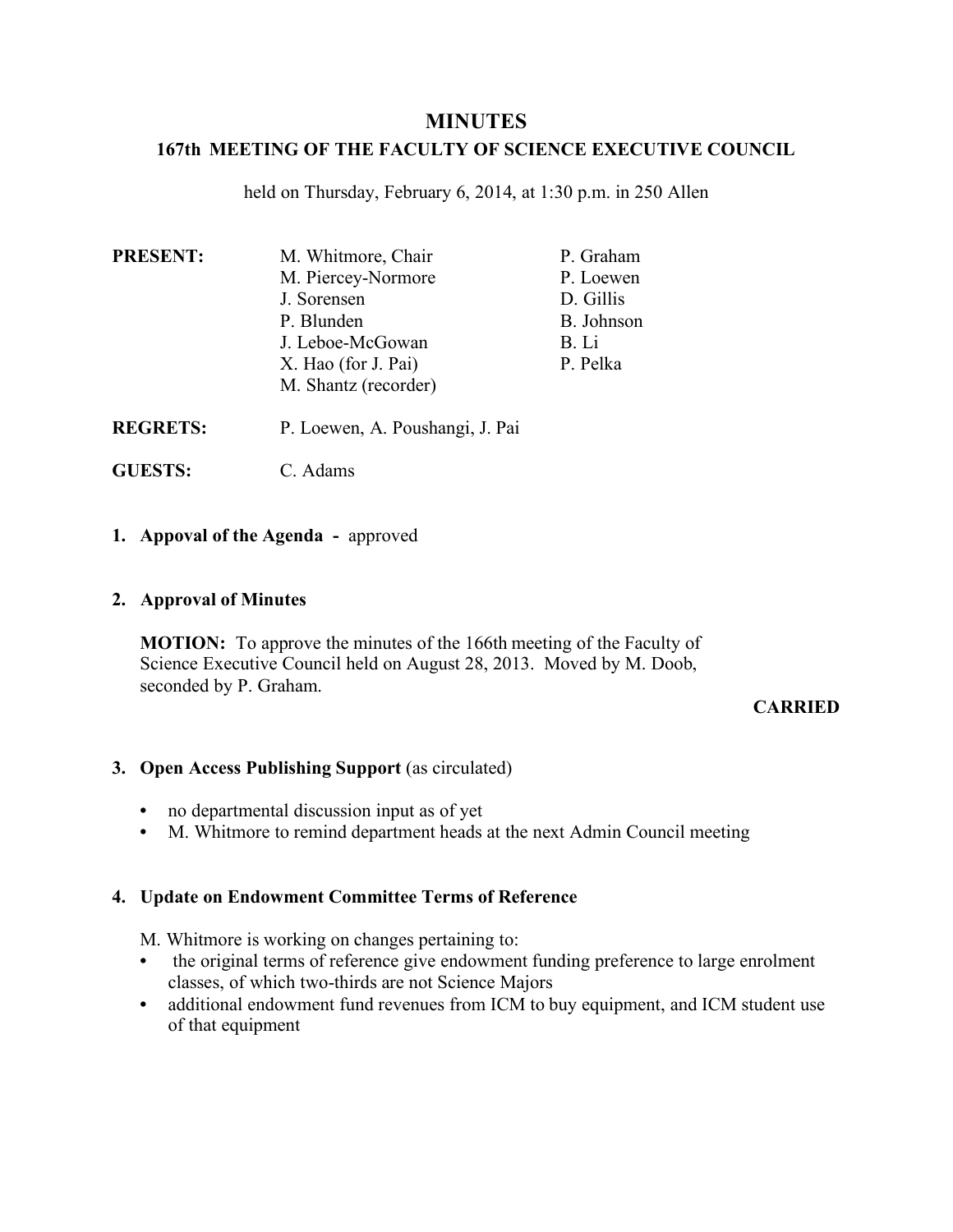## **5. Committee on Student Standing Terms of Reference**

M. Piercey-Normore presented the changes, as circulated, under the 'Duties and Responsibilities' section in the Terms of Reference, which have been approved by CSS. To summarize:

- The Chair (Associate Dean, Undergraduate Studies) can, when warranted, deny appeals, thereby avoiding frivolous requests.
- Change to the Statute of Limitations: puts a limit of three years after the end of the course or from the date of the academic decision for appeals.

**MOTION:** to recommend the revised terms of reference to Faculty Council for Approval. Moved by M. Piercey-Normore, seconded by D. Gillis.

## **CARRIED**

## **6. Undergraduate Course and Program Changes** (as circulated)

Associate Dean Michele Piercey-Normore outlined the undergraduate course and program changes as follows:

## Course Changes:

- Computer Science course modifications to COMP 1010, COMP 1012, COMP 2130, COMP 3030, COMP 3490, COMP 3820
	- for COMP 3490 'equivalent' should be removed from the rationale. The rationale should read: Students who have taken the versions of linear algebra and calculus 1 that are suitable for prerequisite purposes to be able to take this course, assuming they also have COMP 2140.
- Mathematics course modifications to MATH 1200, MATH 1210, MATH 1300, MATH 1310, MATH 2130, MATH 2132, MATH 2120
	- for MATH 2120 add to the course description that COMP 1012 and COMP 1013 may be used as a prerequisite

## Program Changes:

- BSc Honours program in Actuarial Mathematics
- **•** BSc Honours program in Psychology
- BSc Statistics-Actuarial Mathematics Joint Honours program
- BSc Statistics-Economics Joint Honours program

**MOTION:** to approve the above course changes, as circulated. Moved by M. Piercey-Normore, seconded by B. Johnson.

## **CARRIED**

**MOTION:** to recommend to Faculty Council for approval the program changes in the BSc Honours programs in Actuarial Mathematics and Psychology, and the BSc Statistics-Actuarial Mathematics Joint Honours program, as circulated. Moved by M. Piercey-Normore, seconded by D. Gillis.

**CARRIED**